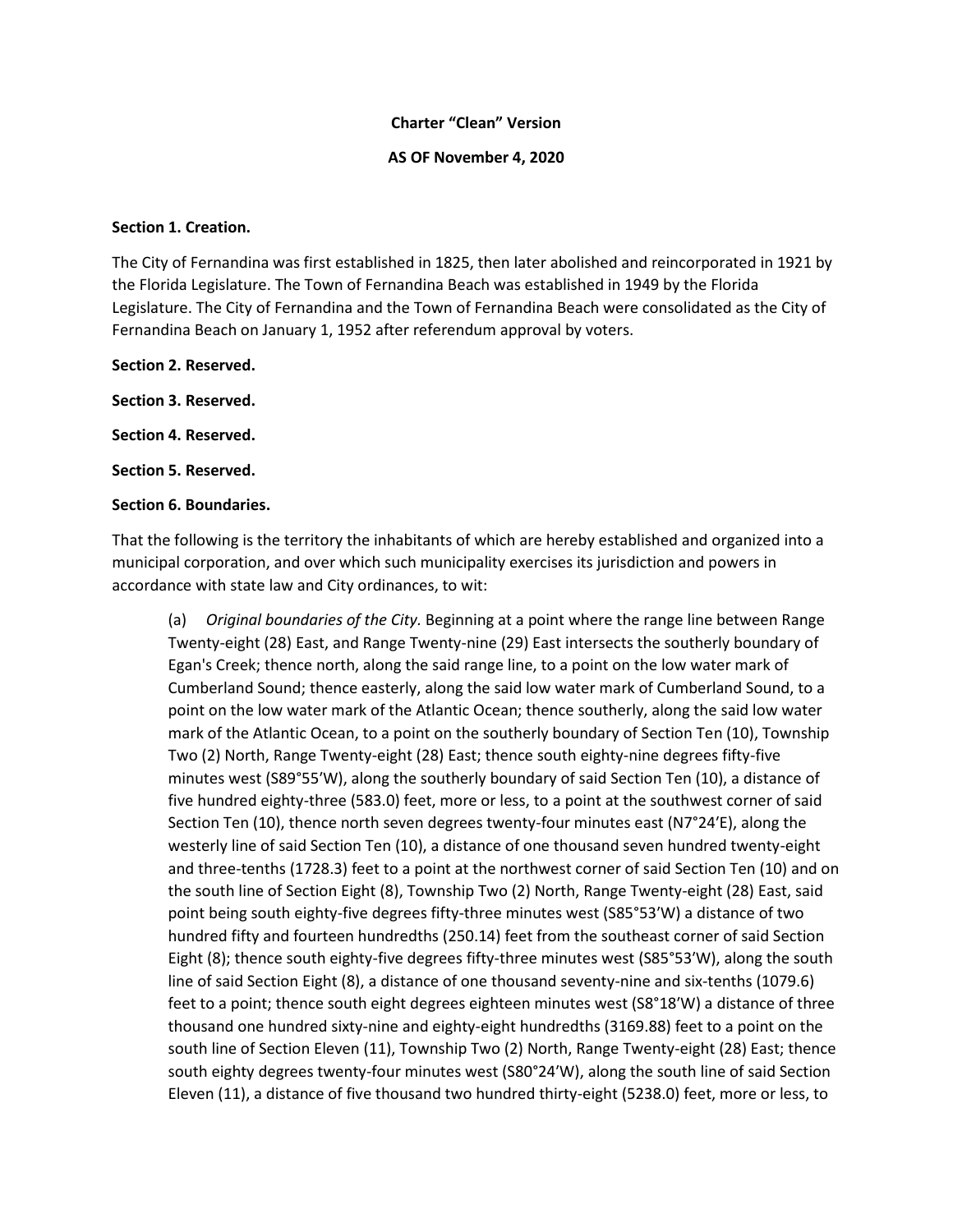a point at the southwest corner of said Section Eleven (11); thence in a northerly direction, along the west line of said Section Eleven (11) and the west line of Government Lots Four (4) and Three (3) in Section Six (6), Township Two (2) North, Range Twenty-eight (28) East, a distance of ten thousand seven hundred fifty (10,750.0) feet, more or less, to a point on the north line of said Section Six (6), said point being the southwest corner of Lot Sixty-six (66) of Ocean Breeze Farms Subdivision as recorded in Plat Book Two (2) at page nineteen (19) of the public records of said Nassau County, Florida; thence south eighty-eight degrees twenty-three minutes east (S88°23′E), along the north line of said Section Six (6), a distance of four hundred nineteen and six-tenths (419.6) feet to a point at the southwest corner of Lot Ninety-nine (99); thence north one degree thirty-seven minutes east (N1°37′E), along the west line of Lots Ninetynine (99) and Sixty-five (65), a distance of five hundred eleven and five-tenths (511.5) feet to a point at the northwest corner of said Lot Sixty-five (65); thence south eighty-eight degrees twenty-three minutes east (S88°23′E), along the north line of Lots Sixty-five (65) and Fifty-two (52), a distance of one thousand three hundred twenty (1320.0) feet to a point at the northeast corner of said Lot Fifty-two (52); thence south one degree thirty-seven minutes west (S1°37′W), along the east line of Lots Fifty-two (52) and one hundred (100), a distance of five hundred eleven and five-tenths (511.5) feet to a point on the north line of said Section Six (6); thence south eighty-eight degrees twenty-three minutes east (S88°23′E), along the north line of Sections Six (6) and Seven (7), Township Two (2) North, Range Twenty-eight (28) East, a distance of three thousand ninety-nine and twenty-seven hundredths (3099.27) feet to a point in the center of the south line of Lot One hundred five (105) of Ocean Breeze Farms Subdivision as recorded in Plat Book "O" at page fifty-nine (59) of the public records of said Nassau County, Florida; thence north one degree fifty-four minutes east (N1°54′E), along the center line of Lot One hundred five (105) and Lot Six (6), a distance of three hundred forty-six and five-tenths (346.5) feet to a point in the center of said Lot Six (6); thence south eighty-eight degrees twentythree minutes east (S88°23′E) a distance of three hundred three and twenty-five hundredths (303.25) feet to a point at the center of the west line of Lot Seven (7); thence north one degree thirty-seven minutes east (N1°37′E), along the west line of Lots Seven (7) and Eight (8), a distance of four hundred ninety-five (495.0) feet to a point at the northwest corner of said Lot Eight (8); thence south eighty-eight degrees twenty-three minutes east (S88°23′E), along the north line of Lots Eight (8), Nineteen (19), and Twenty-one (21), a distance of one thousand seven hundred ninety (1790.0) feet to a point at the northeast corner of said Lot Twenty-one (21); thence south three degrees eighteen minutes east (S3°18′E), along the east Lot Twentyone (21), a distance of seven hundred forty-nine and eleven hundredths (749.11) feet to a point on the north line of said Section Eight (8); thence north eighty-five degrees fifty-three minutes east (N85°53′E) along the north line of said Section Eight (8), a distance of one thousand six hundred nine and six-tenths (1609.6) feet to a point at the northeast corner of said Section Eight (8); thence northerly, in a straight line through Sections Two (2) and One (1), Township Two (2) North, Range Twenty-eight (28) East, to a point at the northwest corner of Section Six (6), Township Two (2) North, Range Twenty-nine (29) East; thence northerly, along the range line between Ranges Twenty-eight (28) and Twenty-nine (29) East, Township Three (3) North, to a point at the northeast corner of Citrona Lot Twenty-eight (28), according to the official plat of the City of Fernandina Beach (formerly named Fernandina) as lithographed and issued by the Florida Railroad Company in 1857 and enlarged, revised, and reissued by the Florida Town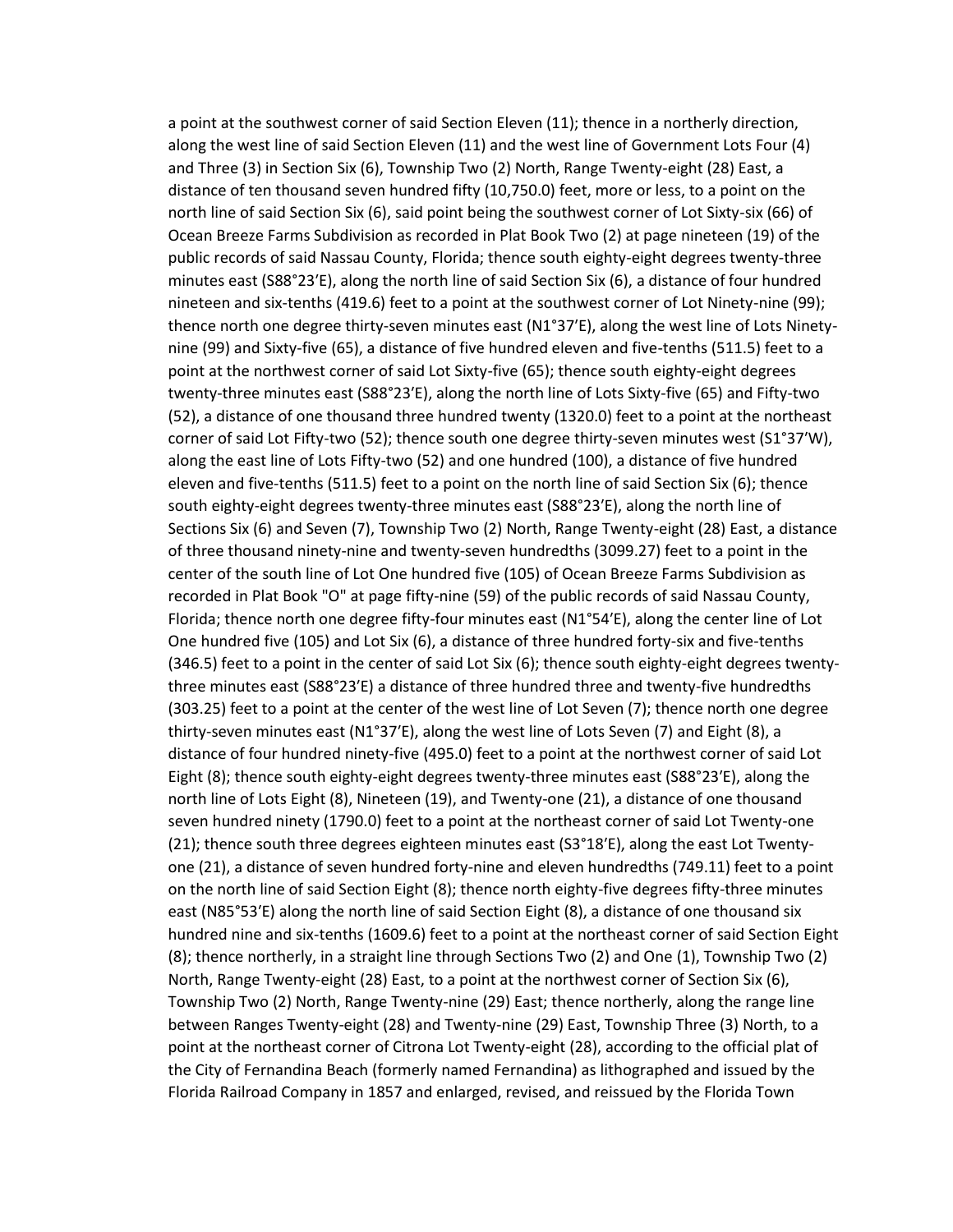Improvement Company in 1887 and 1901; thence north eighty-two degrees twenty-eight minutes west (N82°28′W), along the prolongation of the southerly right-of-way line of Lime Street (60′R/W), to the low water mark of Amelia River; thence northerly, along the low water mark of Amelia River, to a point at the mouth of Egan's Creek; thence easterly, along the southerly boundary of Egan's Creek to the point of beginning.

(b) *Additions to City Boundaries.* Pursuant to Florida law, the City is permitted to annex additional properties in accordance with procedures established by state and local laws. The current boundary records are kept in the City Clerk's Office and are available for view upon request.

# **Section 7. Powers of City generally.**

(a) The City of Fernandina Beach has full power and authority to:

(1) Acquire, take, hold, control and dispose of property, real, personal and mixed, both within and without its corporate limits, for the use, benefit, welfare and best interest of the municipality, by acquisition, condemnation or otherwise;

(2) Issue and sell bonds upon its property both within and without its corporate limits, or the earnings thereof, or both;

(3) Adopt and enforce local police, sanitary and other similar regulations not in conflict with the laws of the state;

(4) Do whatever is necessary and proper for the safety, health, convenience and general welfare of its inhabitants;

(5) Own and operate all utilities, both within its boundaries, and outside its boundaries, in order to serve the public health, safety and welfare; and

(6) Exercise all other powers of local self-government.

(b) The enumeration of particular powers by this Charter are not exclusive, but are some of the municipal home rule powers provided for by the Florida State Constitution and Laws of Florida, and there are other governmental, corporate and proprietary powers not enumerated in this Charter which may be exercised by the City to conduct municipal government, perform municipal functions and render municipal services (as set forth in Section 166.021, Fla. Stats.).

## **Section 8. Commission-manager plan (form) of government.**

The form of government of the City of Fernandina Beach provided for under this Act is known as the "Commission-Manager Plan," and the Commission consists of five (5) citizens, who are elected at large in the manner provided in this Charter. The Commission constitutes the governing body with powers to pass ordinances, adopt resolutions and appoint a chief administrative officer to be known as the "City Manager," and to exercise all other powers provided in this Charter and under Florida law.

## **Section 9. Created; election by seats, number; term.**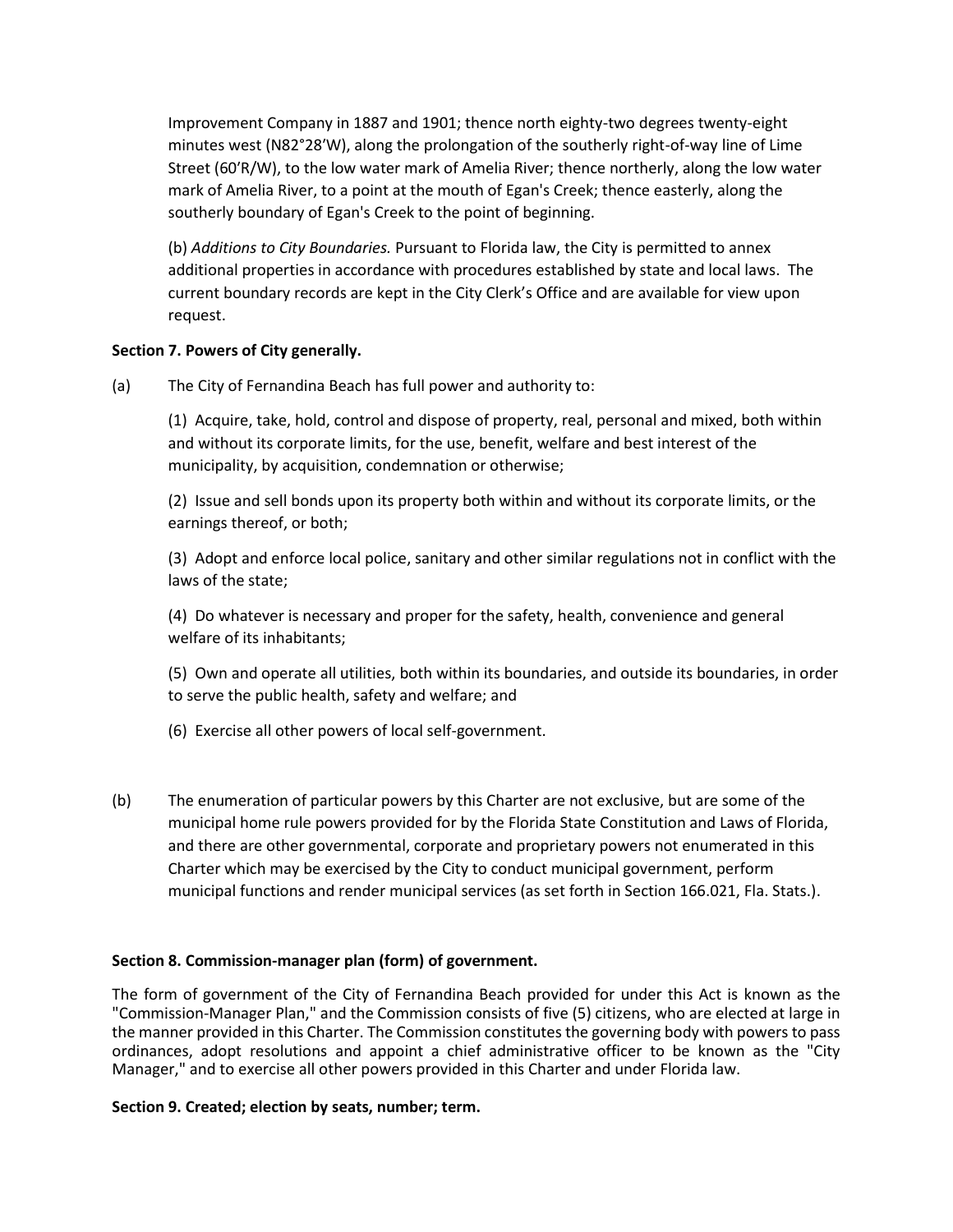The City Commission prescribes the conduct, method, dates and manner of holding elections by ordinance. In matters on which the conduct of municipal elections can vary from the conduct of state elections, the City Commission may, by ordinance, adopt rules specific to municipal elections. All City elections are non-partisan.

- (a) There is hereby created a City Commission of the City of Fernandina Beach to consist of five (5) seats, elected at large by the qualified voters of the City of Fernandina Beach. The designation of seats is not used or construed to divide the City into Commission districts for purposes of qualification, election, or representation.
- (b) Members serve for a term of four (4) years or until their successors have been elected and take office. Seats 1, 2, and 3 were elected in 2020. Seats 4 and 5 were elected in 2018. Thereafter, all seats are elected every four (4) years for a term of four (4) years.
- (c) If there are no more than two (2) qualified candidates seeking the same seat, then the election for that seat will be held at the general election in conjunction with county, state, and federal elections. If there are more than two (2) qualified candidates seeking the same seat, then an initial election for that seat will be held at the primary election in conjunction with county, state and federal elections (the "Initial Election"). The two (2) candidates at the Initial Election who receive the highest number of votes for a seat will advance with the election for that seat to be held at the general election in conjunction with county, state, and federal elections. For each seat, the candidate receiving the majority vote in the general election is elected for that seat. No candidates can qualify for more than one (1) seat in any initial election or general election in any election year.
- (d) City initial and general elections are held every two (2) years in even numbered years and in conjunction with county, state and federal elections. The City Commission has the authority to call for special elections at any time on dates other than the City initial and general elections.

## **Section 10. Powers generally; dealing with administrative service through Charter Officers required; penalties for violations.**

(a) The Mayor and Commissioners must not, in any manner, dictate the appointment or removal of any City officers or employees whom a Charter Officer or any of the Charter Officer's subordinates are empowered to appoint, evaluate and supervise. City Commissioners must each complete an annual performance evaluation for each Charter Officer.

(b) The Mayor and Commissioners deal with administrative service through the respective Charter Officer. The Mayor and Commissioners must not directly interfere with or direct the conduct of any employee in the discharge of prescribed duties. However, with the express permission of the respective Charter Officer, the Mayor and Commissioners may communicate directly with an employee.

(c) Any violation of the provisions of this section by any member of the City Commission is, upon first offense, grounds for recognition and discussion by the Commission of the violation, any second offense within a Commissioner's term is grounds for sanction by the City Commission, and a third offense within the same Commissioner's term is grounds for forfeiture of the Commission seat by the offending Commissioner. Prior to forfeiture of a Commission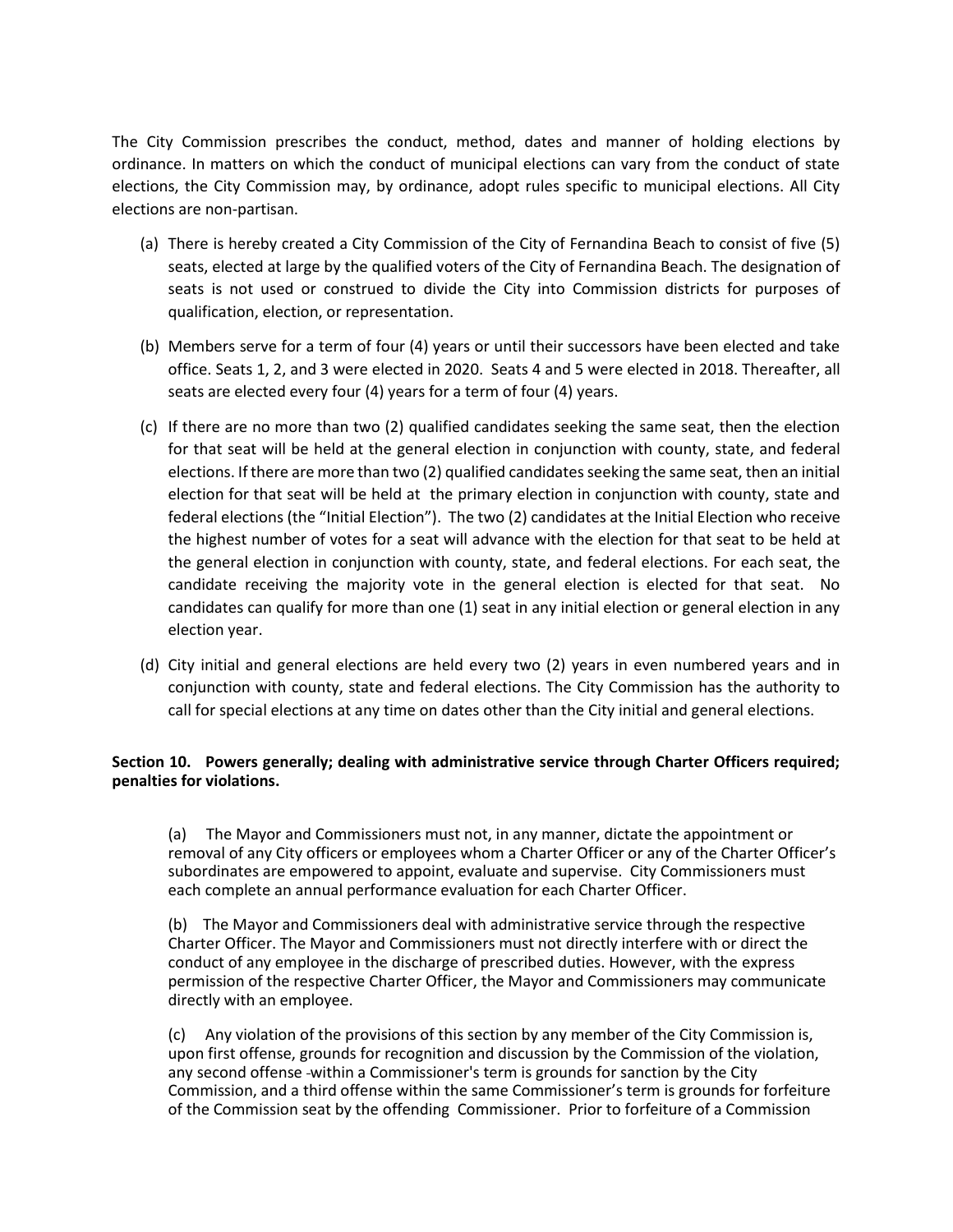seat, any Commissioner accused of violating this Section is entitled to a public hearing conducted in accordance with the City's rules of procedure for quasi-judicial hearings as adopted by ordinance.

(d) Investigations or inquiries are conducted pursuant to Section 136 of this Charter.

## **Section 10A. Referendum required for sale of City-owned recreational facilities and no sale of conservation land.**

- (a) A referendum election is required prior to the sale or lease for a period of more than 40 years of "recreational facilities" such as golf courses, swimming pools, and parks.
- (b) For a referendum election under this Section 10A, the City Commission must first adopt an ordinance by unanimous vote of the Commission to put a sale or lease of recreational facilities on a ballot for the voters, and the referendum must then pass by 70% of the voters in that referendum election.
- (c) "Conservation lands", including City-owned lands protected by conservation easements, must not be leased or sold by the City and are held by the City for the benefit of the public in perpetuity.
- (d) "Recreational facilities" and "conservation lands" are each defined in the City's Comprehensive Plan and generally mean lands or places with a Recreation or Conservation designation, respectively, on the City's Future Land Use Map of the City's Comprehensive Plan. Conservation lands may also include lands owned or leased by the City and protected by conservation easements.

## **Section 10B. Reserved.**

## **Section 11. Qualifications of members; holding of more than one office not permitted; interest in profits of City contracts prohibited; filling vacancies.**

- (a) The Commission is the judge of the election and qualification of its own members, subject to review by the courts. Members of the City Commission must be residents of the City and have the qualifications of electors. Officers and employees of the City may not hold more than one office in the City government of the City of Fernandina Beach, and must not be interested in the profits or emoluments of any contract work or service for the municipality, and any such contract in which any member is, or may become, interested must be declared void by the City Commission. City Commissioners are "public officers" under Ch. 112, Florida Statutes (Code of Ethics for Public Officers and Employees) and must abide by all of the ethical standards set forth in these statutes.
- (b) Any member of the City Commission ceasing to possess the foregoing qualifications, including violations of Ch. 112, Florida Statutes (state Code of Ethics), or who has been convicted of a felony is automatically suspended from office until the City Commission conducts a public hearing and issues a ruling regarding forfeiture of the Commissioner's seat. The public hearing must be conducted within ten (10) calendar days of a verified, written complaint or request for hearing submitted to the City Attorney. In addition, any member of the City Commission who misses three (3) regular meetings in a calendar year is automatically suspended from office until the City Commission conducts a hearing as set forth herein and issues a ruling regarding forfeiture of the Commissioner's seat. A hearing conducted pursuant to this Section must be conducted in accordance with the City's rules of procedure for quasi-judicial hearings, as adopted by resolution or ordinance.
- (c) Any vacancy in the City Commission must be filled until the next regular municipal election by vote of the remaining members of the City Commission; provided, that if such vacancy is not filled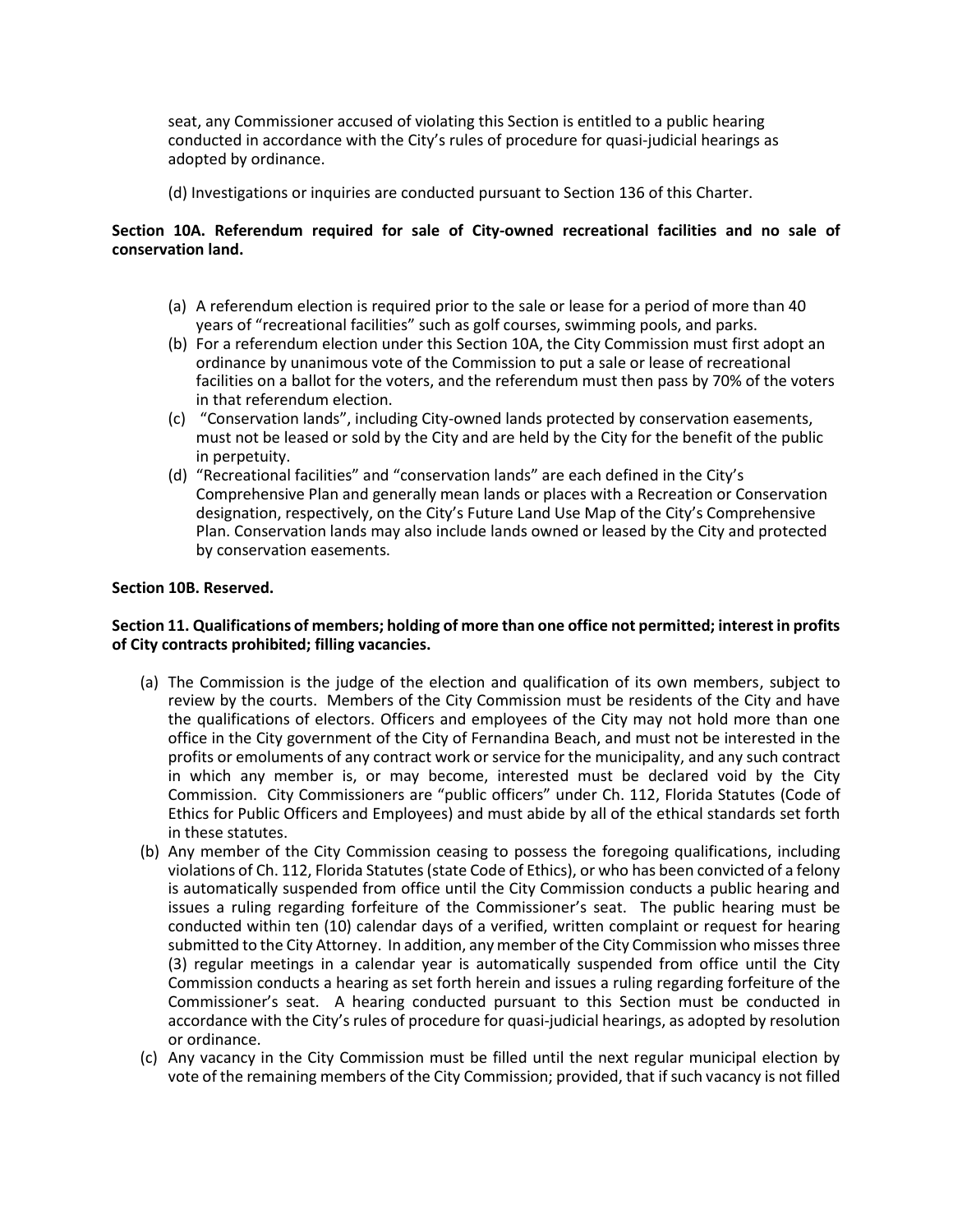within thirty (30) days after it has occurred, appointment to fill the existing vacancy will be made by the Governor. Vacancies resulting from a recall election shall be filled as required by state law.

## **Section 12. Salary of members.**

The Mayor and City Commissioners receive a salary as established by appropriate City ordinance.

## **Section 13. Limitation on successive terms in office**.

The City Commissioners are limited to two (2) successive terms in office. No person is qualified for election or appointment to a vacancy upon the City Commission of the City of Fernandina Beach, Florida, unless at least three (3) years have elapsed since such person last held such office, if at that time such person completed two (2) successive and full terms.

## **Section 14. Reserved.**

## **Section 15. Reserved.**

## **Section 16. Mayor – When elected; procedure; term.**

- (a) The Mayor of the City will be elected by the voters by placement on the ballot as authorized in subsection (b) below and by receiving the highest number of votes for Mayor with such election to be held in conjunction with the regular general election held for the purpose of electing City Commissioners.
- (b) Candidates for the mayoral election must consist of incumbent Commissioners who are not subject to reelection to the City Commission at that same election. Any eligible candidate wishing to be considered for the position of Mayor must request in writing, no later than the City Commission's deadline for qualifying for running for City Commission in the City general election, to be placed on the ballot.
- (c) The mayoral candidate on the ballot with the second highest number of votes in the mayoral election must be appointed to the Vice-Mayor position.
- (d) On the occasion that only one incumbent City Commissioner should choose to be on the mayoral ballot, there is no need for the mayoral election, and the one mayoral candidate must be appointed to the position of Mayor at the City Commission's annual organizational meeting. The City Commission may choose any City Commissioner not appointed as the Mayor to be the Vice-Mayor, including newly-elected Commissioners. If no incumbent City Commissioner chooses to be on the mayoral ballot, the City Commission must vote to appoint one of the Commissioners to serve as Mayor and one Commissioner to serve as Vice-Mayor, and newly-elected Commissioners may be considered.
- (e) The Mayor and Vice-Mayor each serve a term of two (2) years to coincide with the municipal general election.
- (f) The existing Mayor and Vice-Mayor will serve until the organizational meeting following the next regular general election held by the City.

#### **Section 17. Functions and powers of the Mayor.**

The powers and duties of the Mayor are set forth in this Charter.

- (a) The Mayor has a voice and a vote in the proceedings of the Commission but no veto power;
- (b) The Mayor does not exercise any administrative power, unless specifically set forth in this Charter;
- (c) The Mayor presides at all meetings of the Commission and performs such other duties consistent with the office, including but not limited to ensuring that every Commissioner completes an annual performance evaluation for each Charter Officer. The Mayor may use the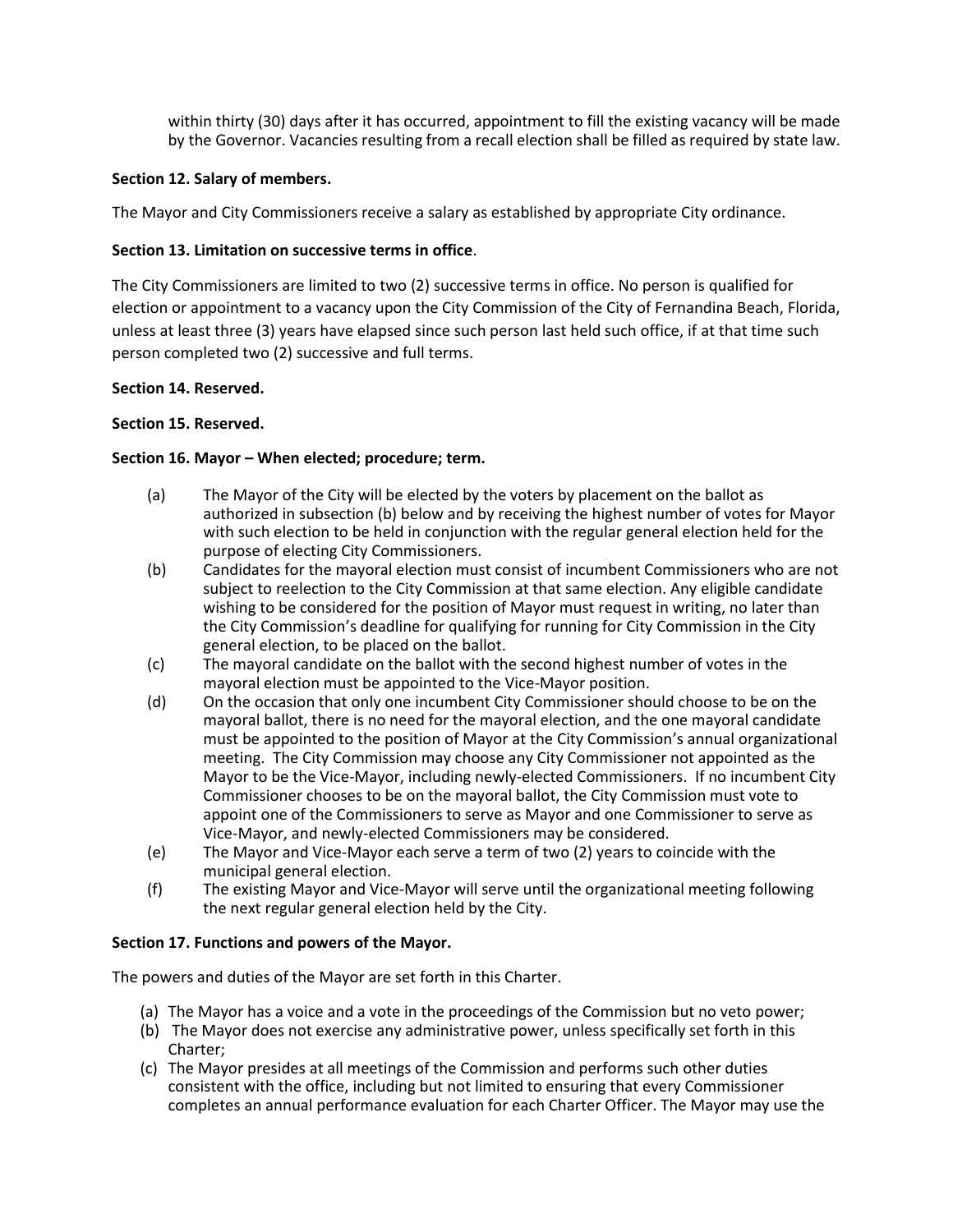title of Mayor in the execution of legal instruments or when required by the general or special laws of the state; and

(d) The Mayor is the official head of the City for the purpose of serving civil processes and for all ceremonial purposes.

### **Section 18. Reserved.**

#### **Section 19. Reserved.**

### **Section 20. Reserved.**

## **Section 21. Adoption and enactment of municipal ordinances and resolutions; quorum for City Commission.**

- (a) The adoption of ordinances and resolutions must be in compliance with Section 166.041, Florida Statutes, or such other section in Florida Statutes pertaining to the adoption of municipal ordinances or resolutions, as the same may be amended from time to time.
- (b) A majority of the members of the City Commission constitutes a quorum, except as otherwise required by this Charter. An affirmative vote of at least three City Commissioners is necessary to enact any ordinance or resolution; except that a supermajority of the City Commission is required to enact an emergency ordinance. In case of a serious medical condition, as provided by Florida law, a Commissioner may be permitted to vote in real time by communication media technology instead of being physically present. On final passage, the vote of each member of the City Commission voting must be entered on the official record of the meeting. All ordinances or resolutions passed by the City Commission become effective ten (10) days after passage or as otherwise provided therein.
- (c) Every ordinance or resolution shall, upon its final passage, be recorded in a book kept for that purpose and must be signed by the presiding officer and the City Clerk.

#### **Section 22. Boards**

The City Commission may at any time appoint an advisory board or committee, on a standing or ad hoc basis, composed of residents of the City of Fernandina Beach qualified to act in an advisory capacity to the City Commission or the City Manager, with respect to the conduct and management of any property or institutions or the exercises of any public functions of the City. The members of any such board or committee serve without compensation for the time fixed in their appointment or at the pleasure of the Commission, and their duties are to consult and advise with municipal officers and make written recommendations, which then become part of the records of the City.

#### **Section 23. Reserved.**

#### **Section 24. Reserved.**

## **Section 25. City Manager appointment; tenure; tenure of office; qualifications.**

The City Commission must appoint a City Manager who is the administrative head of the municipal government under the direction and supervision of the City Commission and holds office at the pleasure of the City Commission. The City Manager must be chosen solely on the basis of executive and administrative qualifications without regard to political belief, and need not be a resident of the City or state at the time of appointment; however, not later than 90 days after executing the Oath of Office, the City Manager must become a resident of the City. The City Manager must have prior management experience, and the Commission must consider more than one (1) qualified candidate for City Manager. The City Manager must be a member in good standing of a professional organization such as the International City/County Management Association prior to appointment or within six (6) months after appointment. The City Commission will establish an appropriate contract for the City Manager, which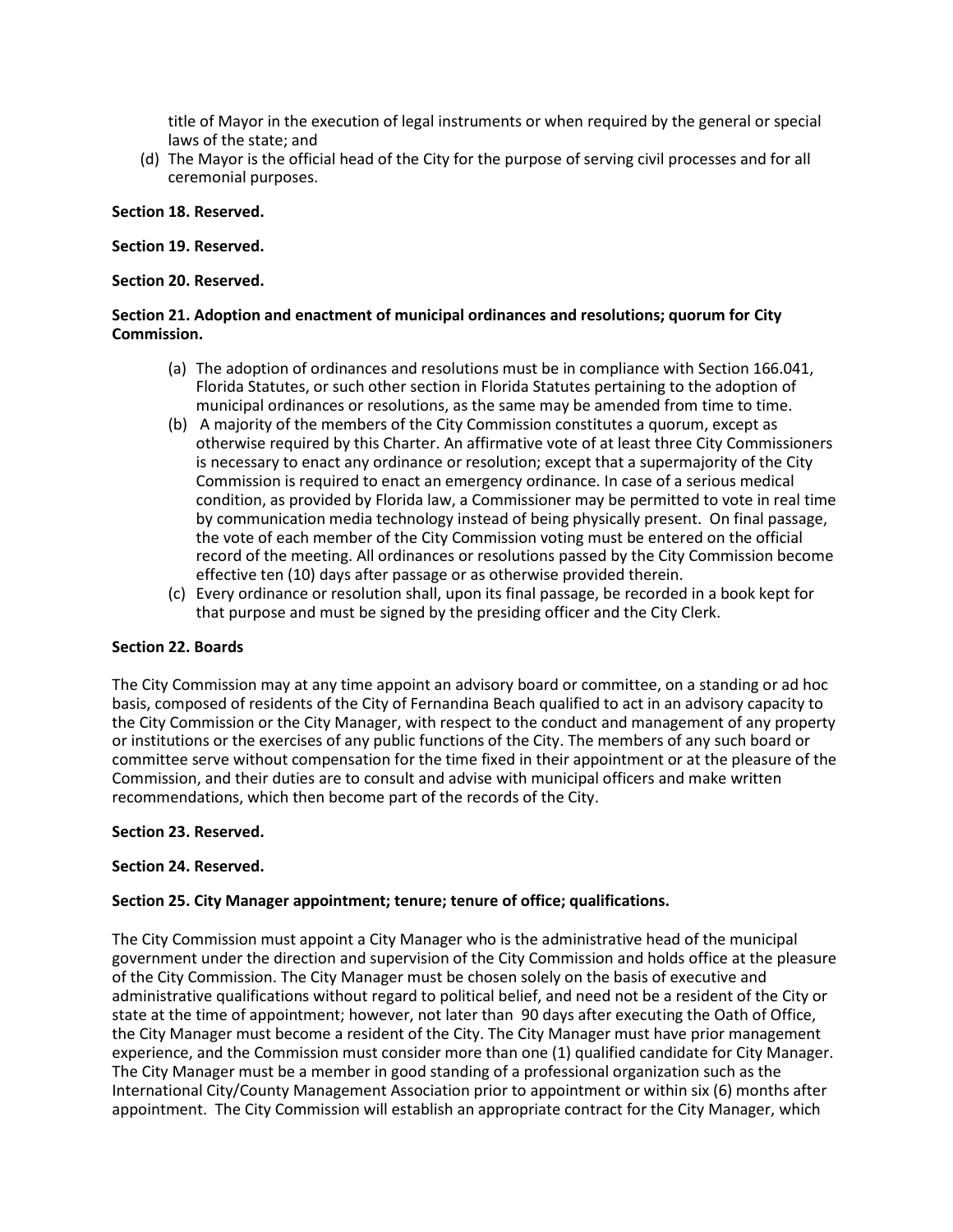contains the employment conditions, compensation, benefits and such other terms as may be appropriate. The City Manager may also be deemed to be a regular employee of the City, and the employment conditions, compensation, benefits and other terms may be set by the City Commission through ordinance, resolution or policy.

## **Section 26. Reserved.**

## **Section 27. Reserved.**

## **Section 28. Reserved.**

## **Section 29. Powers and duties enumerated.**

The City Manager is responsible to the City Commission for the proper administration of all affairs of the City, and to that end has the following powers and duties:

- (a) To see that the laws and ordinances are enforced;
- (b) Except as hereinafter specifically provided, to appoint and remove all subordinate officers and employees of the City; all appointments to be made upon merit and fitness alone;
- (c) To exercise control and direct supervision over all departments and divisions of the municipal government under this Charter, or which may hereafter be created by the City Commission, including setting the compensation for officers and employees;
- (d) To see that all terms and conditions imposed in favor of the City or its inhabitants in any contract are faithfully kept and performed; and upon knowledge of any violation thereof, to call the same to the attention of the City Attorney, whose duty it is hereby made to take such legal steps as may be necessary to enforce the same;
- (e) To attend all meetings of the City Commission, and of its committees, with right to take part in the discussions, but without having a vote;
- (f) To recommend to the Commission for adoption such measures as deemed necessary or expedient in the interests of the City;
- (g) To keep the City Commission fully advised as to the financial condition and needs of the City and to submit for its consideration an annual budget and five-year capital improvement plan;
- (h) To be responsible for the procurement, sale of surplus, management, payment, and contract compliance for all supplies, services, and construction contracts, including any Federal, State, or other grant funded activity, at the direction of the City Commission and in accordance with all applicable City, State, or Federal laws and regulations; and
- (i) To designate a City Manager pro tem to be approved by the City Commission to serve in case of absence or disability of the City Manager.

## **Section 30. Salaries and compensation.**

The City Manager fixes the number and compensation of all other officers and employees. The salaries or compensation must be uniform for like services in each grade of the City service, as the same will be graded or classified by the City Manager, and approved by the City Commission. All salaries and rates of pay, with dates of employment and discharge, must be immediately reported to the City Clerk. All fees and money received or collected by officers and employees must be immediately paid over to the City Comptroller on the date of their receipt.

## **Section 31. City Attorney tenure of office; qualifications; appointment and duties; attorney pro tem.**

(a) The City Commission must appoint a City Attorney, who acts as the legal advisor to and attorney and counselor for the municipality and all of its officers in matters relating to their official duties. The City Attorney serves under the direction and supervision of the City Commission and holds office at the pleasure of the City Commission. The City Attorney must be chosen on the basis of legal and administrative qualifications. The City Commission must establish an appropriate contract for the City Attorney, which contains the employment conditions, compensation, benefits and such other terms as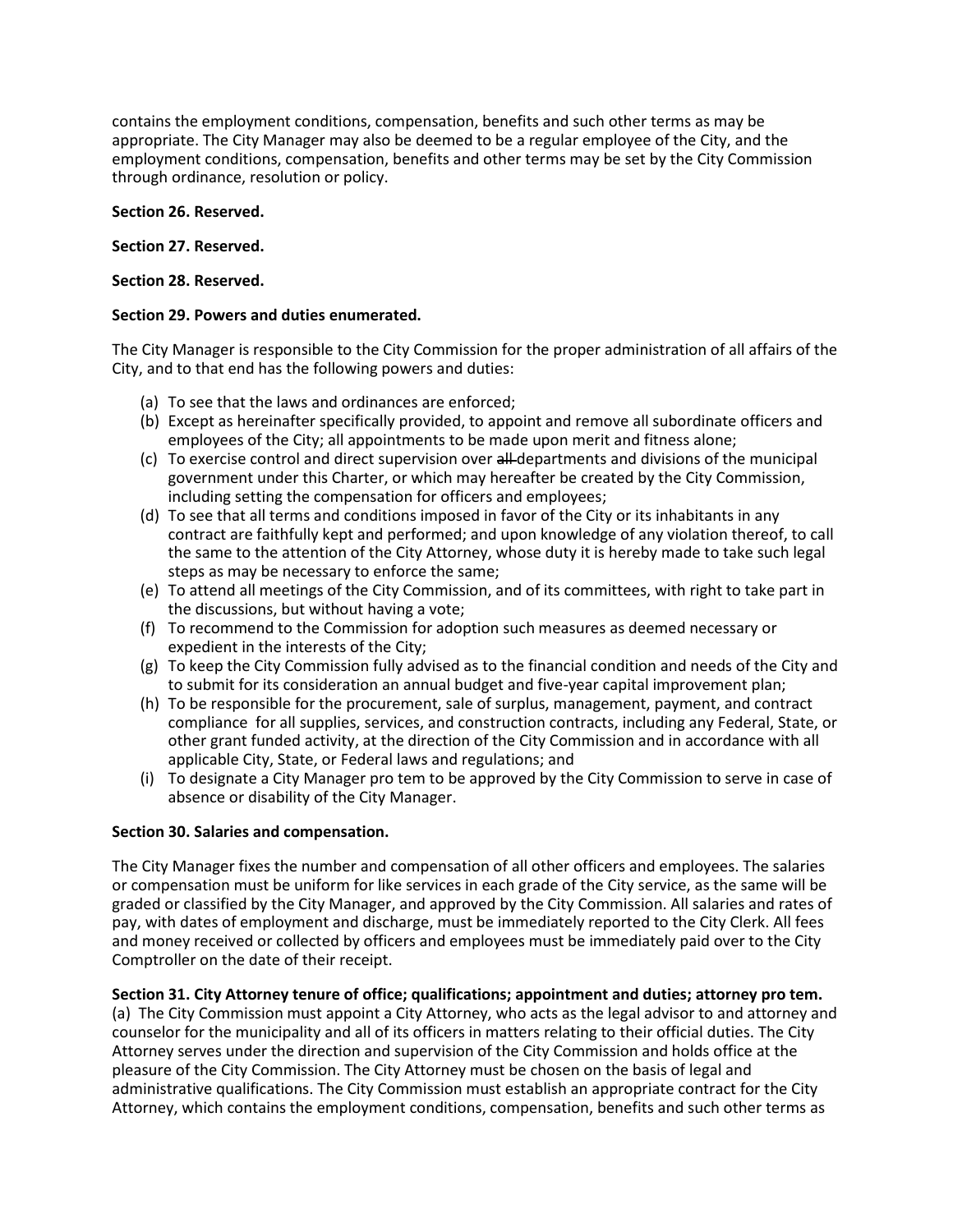may be appropriate. During the absence or disability of the City Attorney, the City Commission must designate a properly qualified person to temporarily execute the functions of the office. The City Attorney must be a lawyer admitted to and having authority to practice in all courts of the state, including circuit and district appellate courts of Florida. The City Attorney must also be admitted to

practice in the federal Middle District of Florida court and the 11<sup>th</sup> Circuit Appeals court or be admitted within six months of taking the Oath of Office. It is preferred that the City Attorney be board certified in City, County and Local Government Law by the Florida Bar Association.

(b) The City Commission must establish an appropriate contract for the City Attorney, which contains the employment conditions, compensation, benefits and such other terms as may be appropriate. During the absence or disability of the City Attorney, the City Commission must designate a properly qualified person to temporarily execute the functions of the office.

(c) Powers and duties enumerated. The City Attorney is responsible to the City Commission for the proper administration of all affairs of the City assigned to the office of the City Attorney and to that end, the City Attorney's duties and powers are the following:

- 1) Prepare all contracts, bonds and other instruments in writing in which the municipality is concerned, and endorses on each the City Attorney's approval;
- 2) Take such action required to avoid default judgment against the City in any litigation and must obtain authorization by resolution to prosecute and defend all causes of action, lawsuits and claims in which the City is a party. The City Attorney must review with the City Commission at the next regular meeting when any action to avoid default has been taken by the City Attorney;
- 3) Provide opinions of law relating to the activities of the City, the City Commission, the City Manager and City Clerk, upon request; and the direct employees of the City Attorney in the office of the City Attorney report to the City Attorney. The City Attorney has the authority to hire, direct, promote and terminate the employees in the City Attorney's Office, notwithstanding Section 29(b) herein; and
- 4) For the purpose of serving during the absence or disability of the City Attorney, the City Attorney must propose a list of qualified attorneys for approval by the City Commission from which the City Commission may choose a City Attorney pro tem.
- **Section 32. Reserved.**
- **Section 33. Reserved.**
- **Section 34. Reserved.**
- **Section 35. Reserved.**
- **Section 36. Reserved.**
- **Section 37. Reserved.**
- **Section 38. Reserved.**
- **Section 39. Reserved.**
- **Section 40. Reserved.**

**Section 41. Police department – Composition; authority of chief.**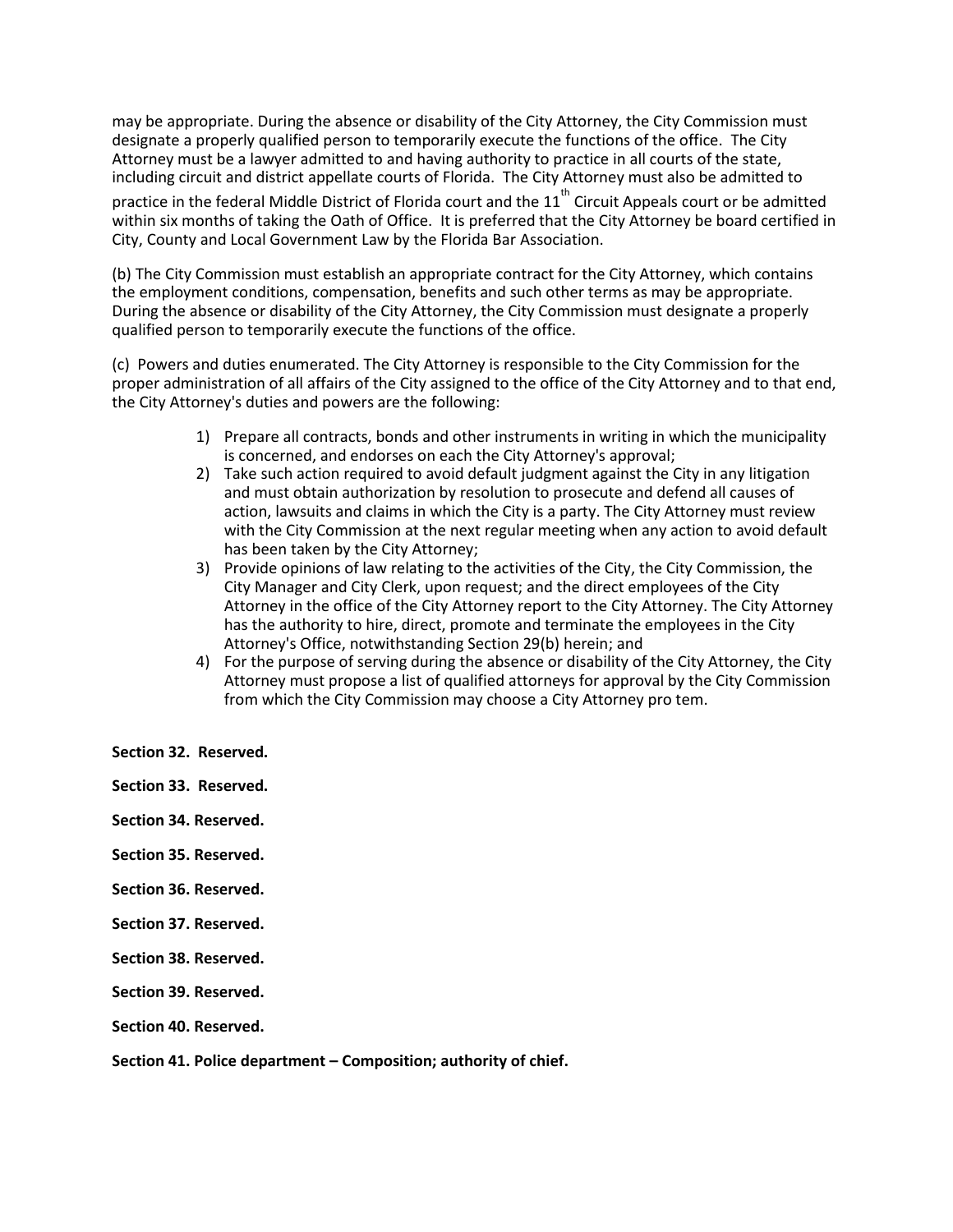The police department of the City of Fernandina Beach consists of a chief of police and as many subordinate officers, and employees as the City Commission determines by ordinance. The chief of police has exclusive control of the stationing and transfer of all officers and employees constituting the police department, subject to the approval of the City Manager and under such rules and regulations as the City Commission may prescribe or as may be prescribed by the ordinances of the City. In case of riot, conflagration or like emergency, the City Manager may appoint additional police personnel for temporary service. A referendum election is required prior to the City dissolving the police department of the City or contracting out law enforcement services to another agency.

## **Section 42. Reserved.**

# **Section 43. Reserved.**

# **Section 44. Fire department; composition; authority of chief.**

The fire department of the City consists of a chief and as many subordinate officers, firefighter/rescue personnel and employees as the City Commission, by ordinance, determines. The fire chief has exclusive control of the stationing and transfer of all firefighter/rescue personnel and other officers and employees of the fire department subject to such rules and regulations as may be prescribed by the City Manager or by ordinance of the City; the fire chief has exclusive management and control of such officers and employees as may be employed in the administration of the affairs of the force. In case of riot, conflagration or like emergency, the City Manager may appoint additional firefighter/rescue personnel for temporary service. A referendum election is required prior to the City dissolving the fire department of the City or contracting out fire/rescue services to another agency.

## **Section 45. Reserved.**

## **Section 46. Reserved.**

## **Section 47. City Clerk appointment and qualifications; powers and duties enumerated; and City Clerk pro tem.**

(a) The City Commission must appoint a City Clerk, who serves under the direction and supervision of the City Commission and holds office at the pleasure of the City Commission. The City Clerk must be chosen on the basis of administrative qualifications. The City Clerk must be a member in good standing of a professional organization such as the Florida Association of City Clerks. The City Commission must establish an appropriate contract for the City Clerk, which contains the employment conditions, compensation, benefits and such other terms as may be appropriate.

(b) The City Clerk is responsible to the City Commission for proper administration of all affairs of the City assigned to the office of the City Clerk and to that end, the City Clerk's duties and powers are the following:

1) Attend all meetings of the City Commission and keep a journal of its proceedings, the correctness of which proceedings as entered in such journal must be certified to after each meeting by the signature of the City Clerk and by the signature of the presiding officer of the City Commission. Additionally, a journal must be maintained of the proceedings of all boards and committees required by the City Commission;

2) Is the custodian of the seal of the City;

3) Conduct municipal elections exercising authority not reserved to county constitutional officers; however all such authority and responsibility to conduct municipal elections, either special or general municipal elections, may be contracted out to the Nassau County Supervisor of Elections, as determined by the City Commission from time to time;

4) Countersign all checks and review outgoing checks to determine compliance with the City's established Purchasing Policy and Procedures;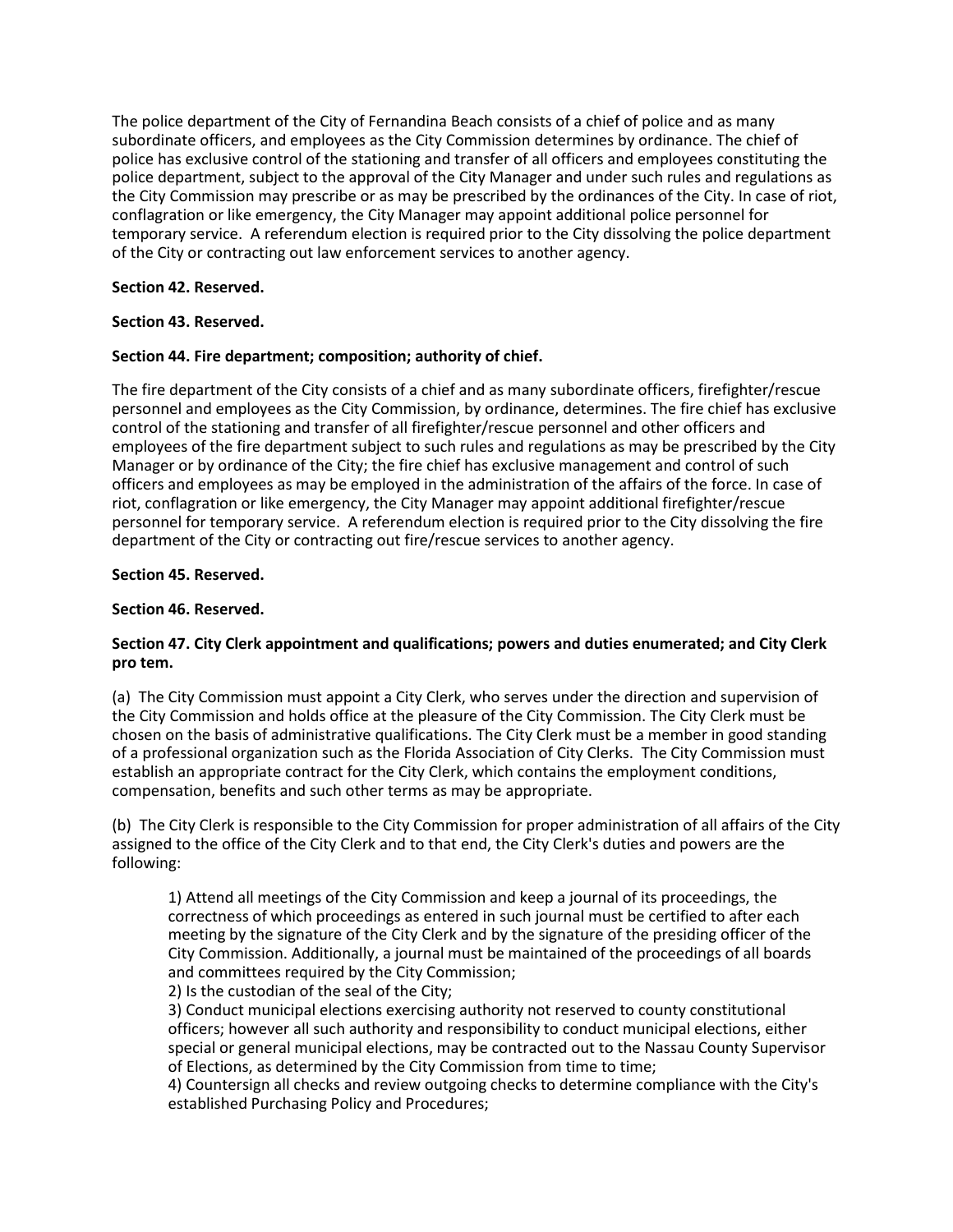5) Serve as legal custodian of all City records including but not limited to, all contracts, deeds, abstracts, title insurance policies and other official documents;

6) Authenticate all ordinances, resolutions and transcripts of legislative functions;

7) Publish all public notices required by the City Commission or by law;

8) Prepare all awards, proclamations, certificates and other formal Documentation by the City Commission;

9) Notify the City Commission of all vacancies on boards or committees established by the City Commission;

10) File all liens, satisfactions and releases as authorized by the Mayor or City Manager;

11) Serve as notary public on behalf of the City and attest all City documents as required;

12) The direct employees of the City Clerk in the office of the City Clerk report to the City Clerk. The City Clerk has the authority to hire, direct, promote and terminate the employees in the City Clerk's office, notwithstanding Section 29(b) herein;

13) Maintain City records of annexations and the official City boundaries, as they may be amended from time to time; and

14) For the purpose of serving during the absence or disability of the City Clerk, a City Clerk pro tem must be proposed for approval by the City Commission.

**Section 48. Reserved.**

**Section 49. Reserved.**

**Section 50. Reserved.**

**Section 51. Reserved.**

**Section 52. Reserved.**

**Section 53. Reserved.**

**Section 54. Reserved.**

**Section 55. Reserved.**

**Section 56. Reserved.**

**Section 57. Reserved.**

#### **Section 58. Department of Finance established.**

There is established a department of Finance, which is headed by a City Comptroller, under the supervision of the City Manager. The City Comptroller must be a Certified Public Accountant (CPA) or have the same training and qualifications as a CPA. The Comptroller must be a member in good standing of the Florida Government Finance Officers Association within six (6) months of starting employment with the City. The City Comptroller is the custodian of all funds of the City and keeps, preserves, reconciles, records, invests and deposits all funds of whatever kind in a legally authorized manner in accordance with the guidelines of the Governmental Accounting Standards Board, as established by the State of Florida and any established policies and procedures of the City.

#### **Section 59. Liability Insurance.**

The City Comptroller must have professional liability to protect the City.

#### **Section 60. Collection of interest on investments or deposits.**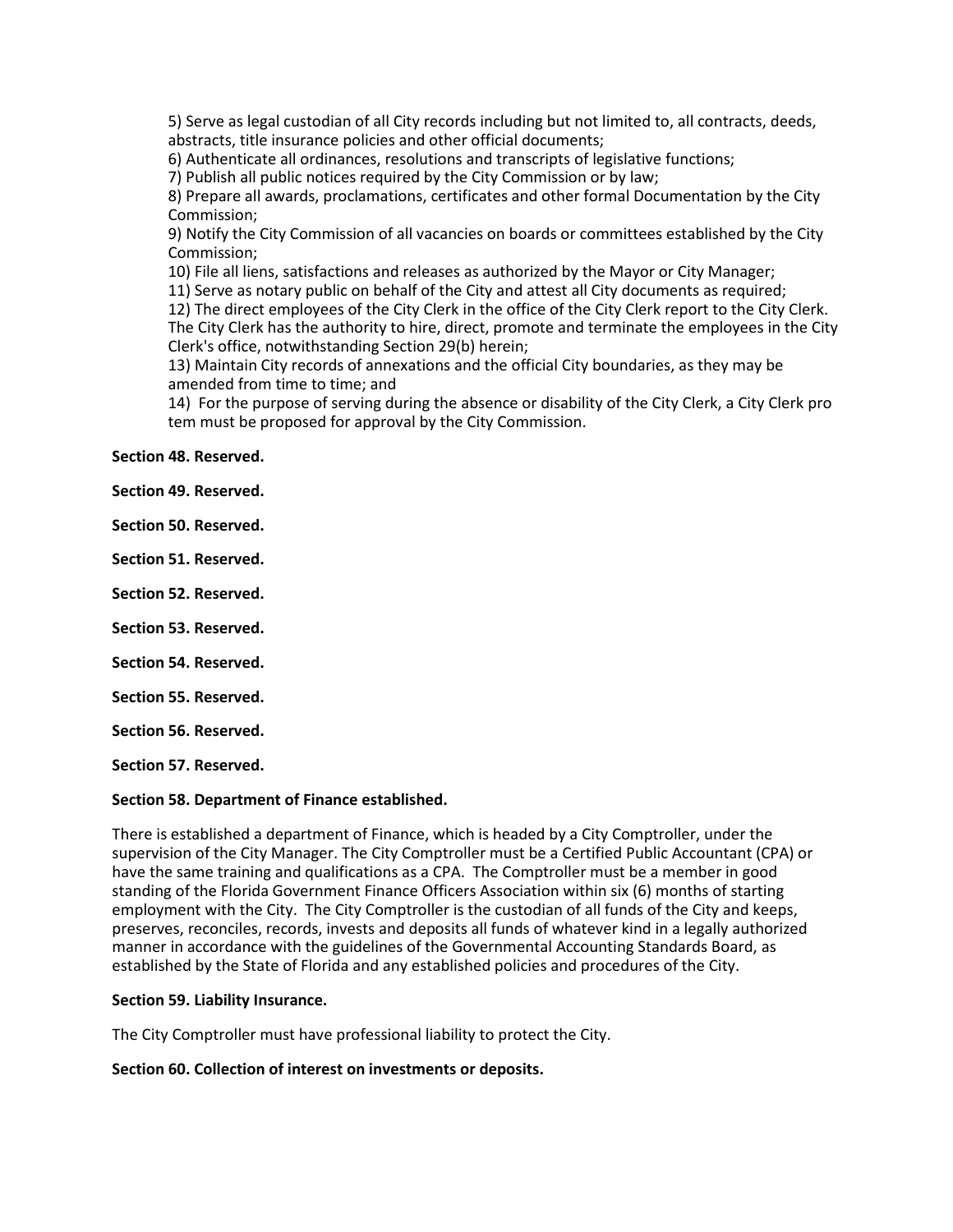All money due as interest upon investments or deposits is collected by the City Comptroller and placed to the credit of the City, and any and all bonds and securities taken for investments and deposits are held by the City Comptroller for safe keeping for the benefit of the City. The Comptroller must propose sound, written investment policies which are approved by the City Commission.

## **Section 61. Reserved.**

## **Section 62. Payment of money; procedure.**

The City Comptroller issues checks to be paid from City funds only in accordance with established procedures, which procedures must be reviewed and approved by the City Manager and City Commission. The checks of the City may carry electronic signatures. In a declared emergency, the persons authorized to sign on behalf of the City must be established by resolution.

## **Section 63. Reserved.**

## **Section 64. Financial Report; submission to Commission monthly.**

At a regular City Commission meeting, the City Comptroller will submit monthly to the City Commission through the City Manager, a detailed report of the financial status of the City funds. The City Comptroller, or designee, will also attend the meeting to provide the necessary interpretation of the submitted financial data or to respond to the financial questions generated by the Commission. In addition, the City Comptroller must schedule an annual financial audit of accounts and records by an independent certified public accountant in accordance with state law.

**Section 65. Reserved.**

**Section 66. Reserved.**

**Section 67. Reserved.**

**Section 68. Reserved.**

**Section 69. Reserved.**

**Section 70. Reserved.**

## **Section 71. Annual estimate of expenditures and revenues for forthcoming year; submission to City Commission by City Manager.**

- a) In accordance with Section 29(g), the City Manager sets forth an estimate of the expenditures and revenues of the City for the upcoming fiscal year. The estimate of expenditures and revenues must be submitted in compliance with the procedures set forth in the laws of Florida.
- b) The estimates, budget and 5-year capital improvement plan constituting the recommendation of the City Manager as to the amounts necessary to be appropriated for the ensuing fiscal year must be supported with information giving the reasons therefore in such detail as may be necessary to afford the City Commission a comprehensive understanding of the needs and requirements of the various departments and divisions of the City government for the ensuing fiscal year.

**Section 72. Reserved.**

**Section 73. Reserved.**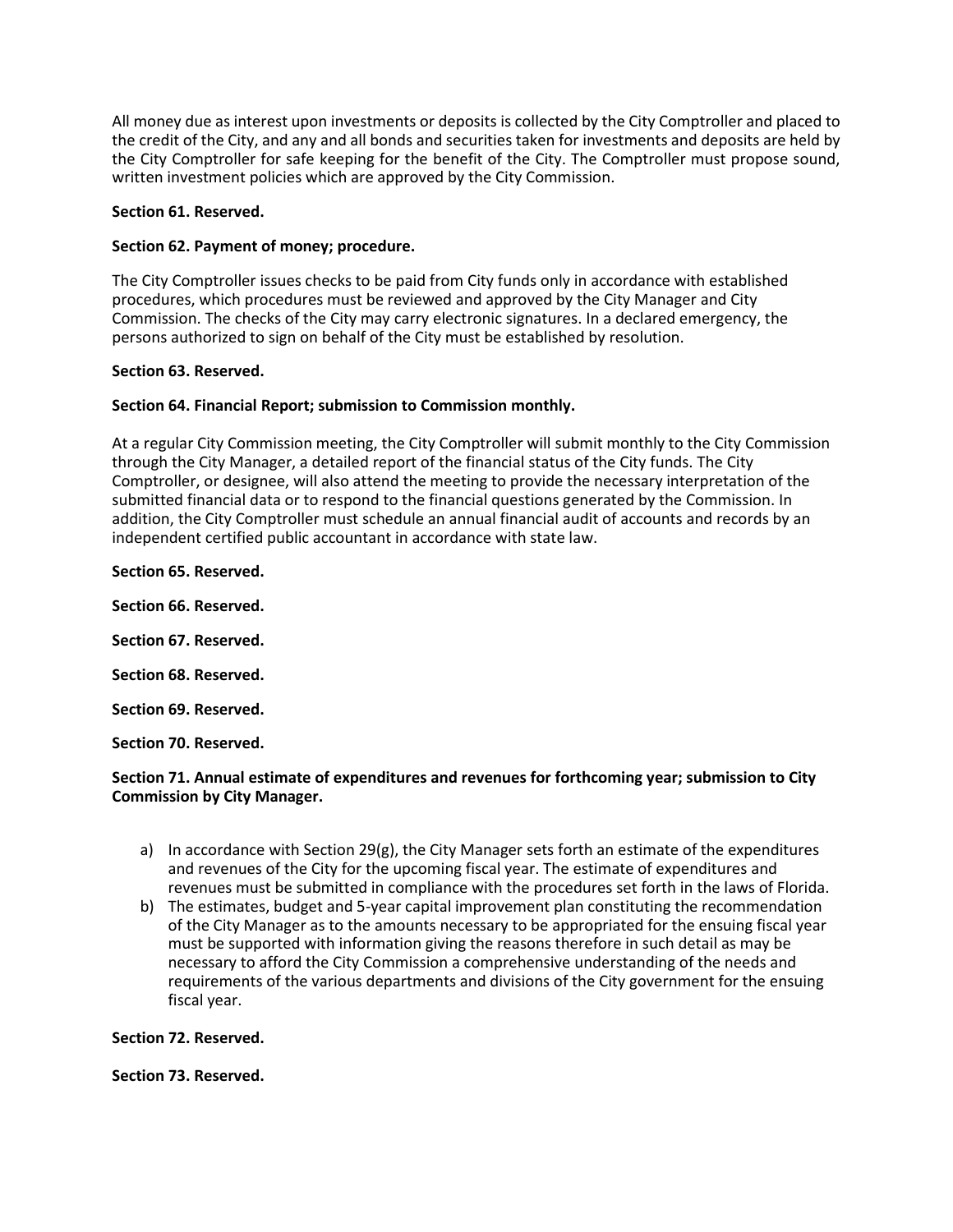### **Section 74. Transfer of funds.**

Upon request of the City Manager, the City Commission may authorize a budget amendment or budget transfer by resolution. The City Manager is authorized to transfer funds within the same department or division in such maximum amounts as established by ordinance or resolution from time to time; provided, however, this authorization does not extend to any funds received for or maintained in the Fernandina Beach Land Conservation Trust Fund.

## **Section 75. Limitation on appropriations.**

At the close of each fiscal year the unencumbered balance of each appropriation reverts to the respective fund from which it was appropriated and is subject to future appropriation. Any accruing revenue of the City not appropriated and any balance at any time remaining after the purpose of the appropriation has been satisfied or abandoned may from time to time be appropriated by the City Commission to such use as will not conflict with any uses for which specifically such revenues accrued. No money may be drawn from the treasury of the City, nor any obligation for the expenditure of the money be incurred, except pursuant to the appropriation made by the City Commission. No funds received for or maintained in the Fernandina Beach Land Conservation Trust Fund may be appropriated for or applied to any expenditure for any purpose other than those set forth in the Fernandina Beach Land Conservation Program.

## **Section 76. Reserved.**

## **Section 77. Reserved.**

## **Section 78. Reserved.**

#### **Section 79. Fees.**

- (a) Pursuant to the laws of the State of Florida, the City may levy reasonable business, professional, and occupational regulatory fees commensurate with the cost of the regulatory activity, including consumer protection, on such classes of businesses, professions, and occupations, the regulation of which has not been preempted by the state or a county pursuant to a county charter.
- (b) Pursuant to and in compliance with the laws of the State of Florida, the City may impose, by taxation and licenses or by user charges or fees authorized by ordinance, amounts of money which are necessary for the conduct of municipal government and may enforce their receipt and collection in the manner prescribed by law.

#### **Section 80. Reserved.**

#### **Section 81. Comptroller Certification of funds for contracts, obligations, etc.**

The Comptroller must certify to the City and the City Commission that money to be expended for an obligation, such as a contract, is contained in the City account from which it is to be drawn and not appropriated for any other purpose prior to any action being taken by the City Commission or any City employee that commits the City to incur the obligation.

#### **Section 82-107. Reserved.**

**Section 107A. Reserved.**

**Section 108-119. Reserved.**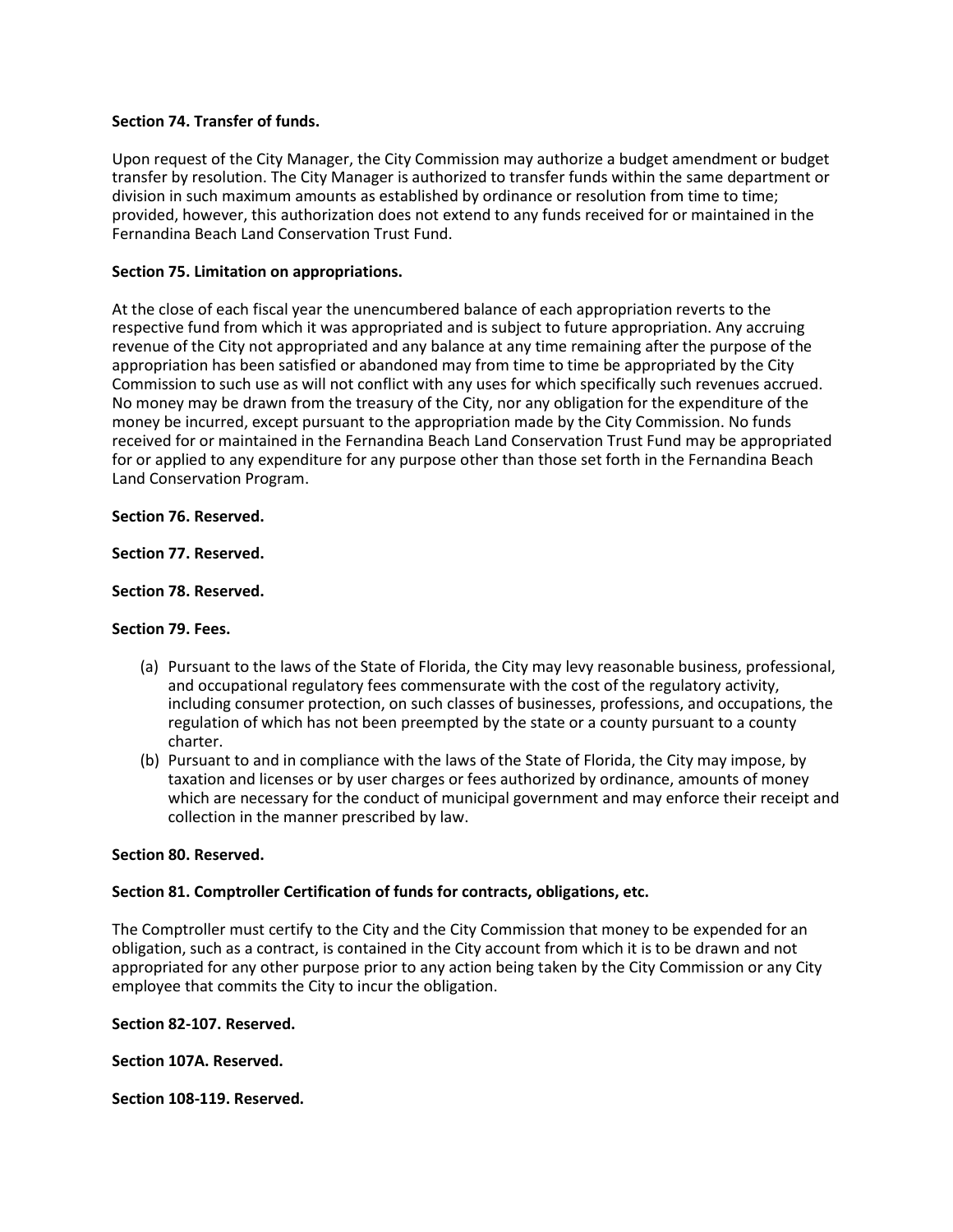## **Section 120. Reserved.**

## **Section 121. Oath of office.**

Every officer and employee of the City must, before entering upon the duties of employment or office, take and subscribe to an oath or affirmation to be filed and kept in the office of the City Clerk, which must be in compliance with state law and at a minimum be in the following form:

..., a citizen of the State of Florida and of the United States of America, and being employed by or an officer of the City of Fernandina Beach and a recipient of public funds as such employee or officer, do hereby solemnly swear or affirm that I will support the Constitutions of the United States and of the State of Florida, and I will in all respects observe and implement the laws of the State of Florida and the laws, and policies of the City of Fernandina Beach, including without limitation, the City's Comprehensive Plan and the standards of conduct prescribed by the Florida Code of Ethics for Public Officers and Employees. I further promise to fairly and honestly use my position to support the best interests of the citizens of Fernandina Beach."

**Section 122. Reserved.**

**Section 123. Reserved.**

**Section 123A. Reserved.**

**Section 124. Reserved.**

**Section 125. Reserved.**

**Section 125A-135. Reserved.**

#### **Section 136. Administrative investigations.**

- (a) The City Commission may by majority vote authorize investigations by resolution. The City Commission, Charter Officers and members of City Commission appointed boards, have the power at any time to cause the affairs of any department or the conduct of any officer or employee to be investigated. For such purpose each has the power to compel the attendance of witnesses and the production of books, papers, and other evidence; and may issue subpoenas or attachments which must be signed by the Mayor or the City Manager and must be served by any officer authorized by law to serve such process.
- (b) The authority making such investigation has the power to cause the testimony to be given under oath, such oath to be administered by some officer having authority under the law of the state to administer oaths. The authority has the power to punish as for contempt any person refusing to testify to any fact within their knowledge, or produce any book or papers under their control relating to the matter under investigation.
- (c) Nothing in this section should be construed to limit the Charter Officers' ability to inquire into matters under their respective areas of responsibility.

## **Section 137. Dedication of streets.**

No street or alley hereinafter dedicated to public use by the owner of any land within the City will be deemed a public street or alley, under the care or control of the City, unless the dedication be accepted and confirmed by ordinance or resolution passed for such purpose.

**Section 138-140. Reserved.**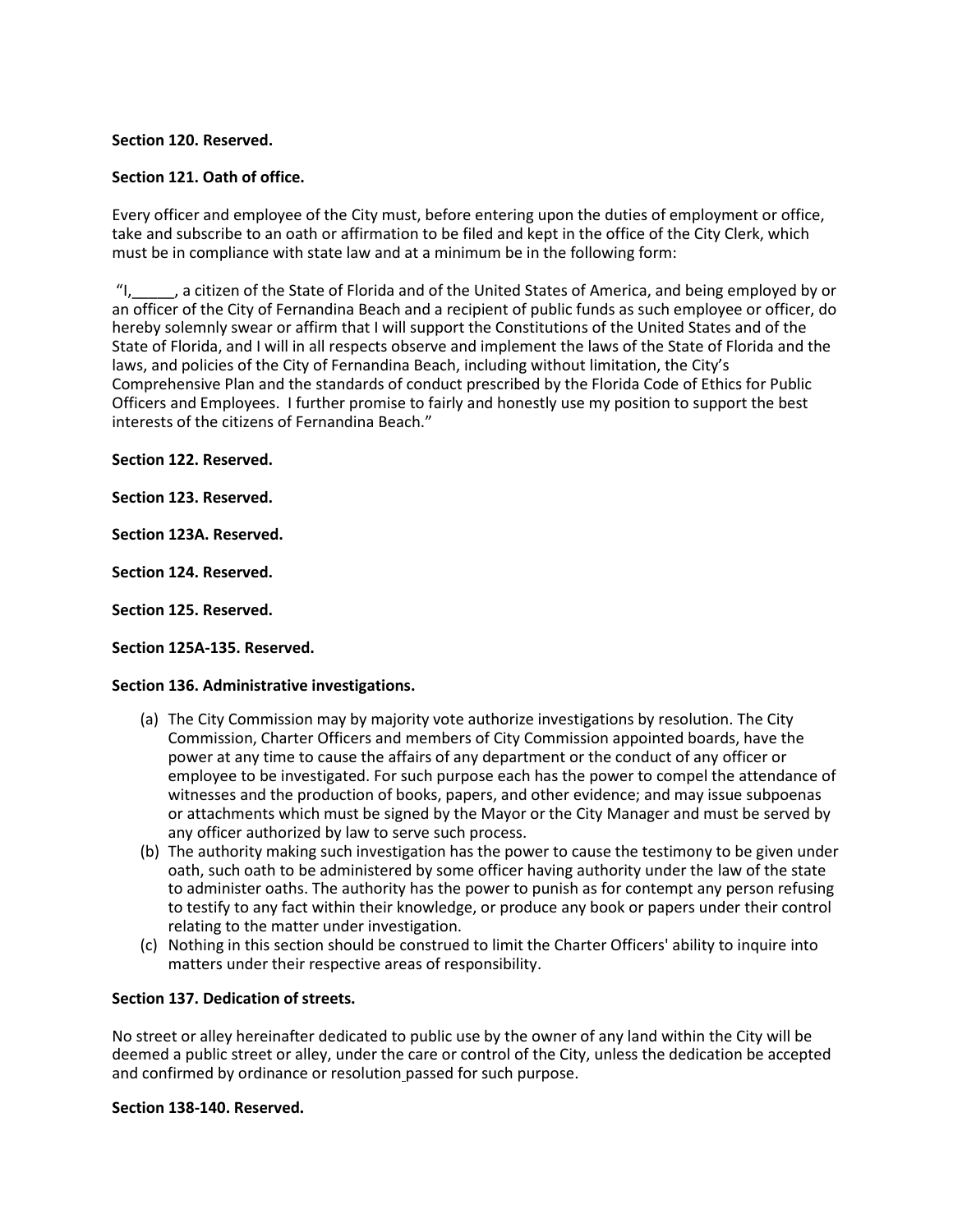#### **Section 141. Initiatives.**

(a) *Power to propose initiatives.* The registered voters of the City have the power to propose ordinances (which can include amending existing ordinances) to the City Commission provided that such power does not extend to the budget or capital program or any ordinance relating to appropriation of money, levy of taxes or salaries of City officers or employees. If the City Commission fails to adopt the proposed ordinance without any change in substance, the voters have the power to adopt or reject it at a City election.

(b) *Commencement of proceedings*. Any five (5) registered voters may commence an initiative proceeding by filing an affidavit with the City Clerk stating they will constitute the petitioners' committee and be responsible for circulating the petition and filing it in proper form, stating their names and addresses and specifying the address to which all notices to the committee are to be sent, and setting out in full the proposed initiative ordinance to be voted upon. Promptly after the affidavit of the petitioners' committee is filed, the City Clerk will, at the committee's request and expense, issue the appropriate petition blanks to the petitioners' committee.

#### (c) *Petitions.*

(1) *Number of signatures.* Initiative petitions must be signed by registered voters of the City equal in number to at least ten (10) percent of the total number of qualified voters registered to vote in the last regular City election.

(2) *Form and content.* All papers of a petition must be uniform in size and style and assembled as one instrument for filing. Each signature must be executed by hand in ink or indelible pencil and shall be followed by the address of the person signing. Petitions must contain or have attached thereto throughout their circulation, the full text of the ordinance being proposed.

(3) *Affidavit of circulator.* When filed, each paper of a petition must have attached to it an affidavit executed by its circulator stating that the circulator personally circulated the paper, giving the number of signatures thereon, and stating that all the signatures were affixed in the circulator's presence, that the circulator believes them to be genuine signatures of the persons whose names they purport to be, and that each signer had an opportunity before signing to read the full text of the ordinance being proposed.

## (d) *Procedure after filing.*

(1) *Certificate of City Clerk; amendment.* Within twenty (20) days after the petition is filed, the City Clerk will complete a certificate as to its sufficiency, specifying, if it is insufficient, the particulars wherein it is defective and promptly send a copy of the certificate to the petitioners' committee by registered mail. The only grounds for insufficiency are failure to comply with subsection (c) of this section. A petition certified insufficient for lack of the required number of valid signatures may be amended once if the petitioners' committee files a notice of intention to amend it with the City Clerk within two (2) days after receiving the copy of the City Clerk's certificate and files a supplementary petition with additional signatures within ten (10) days after receiving the copy of such certificate. The supplementary petition must comply with the requirements of paragraphs (2) and (3) of subsection (c) above and within five (5) days after it is filed, the City Clerk will complete a certificate as to the sufficiency of the petition as amended and promptly send a copy of such certificate to the petitioners' committee by registered mail as in the case of an original petition. If a petition or amended petition is certified sufficient, or if a petition or amended petition is certified insufficient and the petitioners' committee does not elect to amend or request City Commission review under paragraph (2) below within the time required, the City Clerk will promptly present their certificate to the City Commission and the certificate will then be a final determination as to the sufficiency of the petition. The City Clerk will be paid by the petitioners' committee any amount charged by the Nassau County Supervisor of Elections for verification of the names on the petition.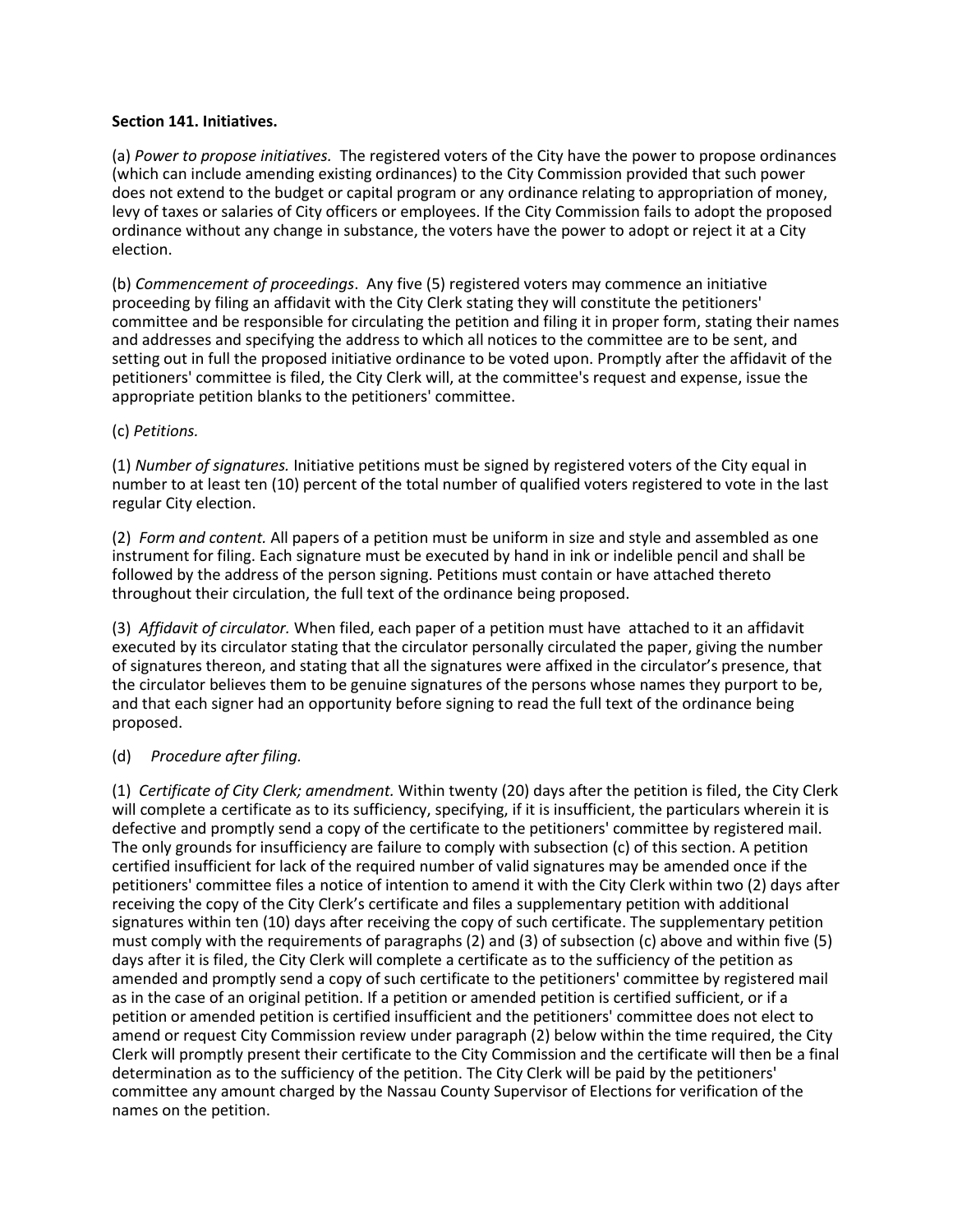(2) *Commission review.* If a petition has been certified insufficient and the petitioners' committee does not file notice of intention to amend it, or if an amended petition has been certified insufficient, the committee may, within two (2) days after receiving the copy of such certificate, file a request that it be reviewed by the City Commission. The City Commission will review the certificate at its next meeting following the filing of such request and approve or disapprove it, and the City Commission's determination is then the final determination as to the sufficiency of the petition.

(3) *Court review; new petition.* A final determination as to the sufficiency of a petition will be subject to court review. A final determination of insufficiency, even if sustained upon court review, does not prejudice the filing of a new petition for the same purpose.

## (e) *Action on petitions.*

1) *Action by Commission.* When an initiative petition has been finally determined sufficient, the City Commission will promptly consider the proposed initiative ordinance. If the City Commission fails to adopt a proposed initiative ordinance without any change in substance within sixty (60) days after the date the petition was determined sufficient, the Commission will submit the proposed ordinance to the voters of the City.

2) *Submission to voters.* The vote by the electorate of a proposed ordinance will be held at the next regular general City election, but not less than ninety (90) days from the date that the petition was determined sufficient. The City Commission in its discretion may provide for a special election at an earlier date than the next regular general election provided that the date of the special election is at least ninety (90) days after the date that the petition was determined sufficient. Copies of the proposed ordinance will be made available at the polls.

3) Withdrawal of petitions. An initiative petition may be withdrawn at any time prior to the fifteenth day preceding the day scheduled for a vote of the City by filing with the City Clerk a request for withdrawal signed by at least four (4) members of the petitioners' committee. Upon the filing of such request, the petition has no further force or effect and all proceedings thereon are terminated.

(f) Results of election. If a majority of the qualified electors voting on a proposed initiative ordinance vote in its favor, the ordinance is considered adopted upon certification of the election results and will be treated in all respects in the same manner as ordinances of the same kind adopted by the City Commission; provided, however, that the same shall not be amended or repealed except by a vote of a supermajority of the Commission. If conflicting ordinances are approved at the same election, the one receiving the greatest number of affirmative votes shall prevail to the extent of such conflict.

## **Section 142. Charter amendment and review.**

- (a) This Charter may be amended by either (1) ordinance proposed and adopted by the City Commission or (2) petition proposed and signed by at least 10 percent of the total number of qualified voters registered to vote in the last regular City election; in each case, in accordance with Florida Statute 166.031.
- (b) Beginning in 2027, and at least once every eight (8) years thereafter, the City Commission must appoint a Charter Review Committee, of not less than seven (7) members from the City electors to review the City Charter and propose to the City Commission any amendments or revisions, which may be advisable for placement on the election ballot. The City Attorney is responsible for supporting such committee with staff and legal advice.

#### **Section 143. Savings clause.**

If any section or part of a section of this Charter proves to be invalid or unconstitutional, the same does not invalidate or impair the validity, force, or effect of any other section or part of a section of this